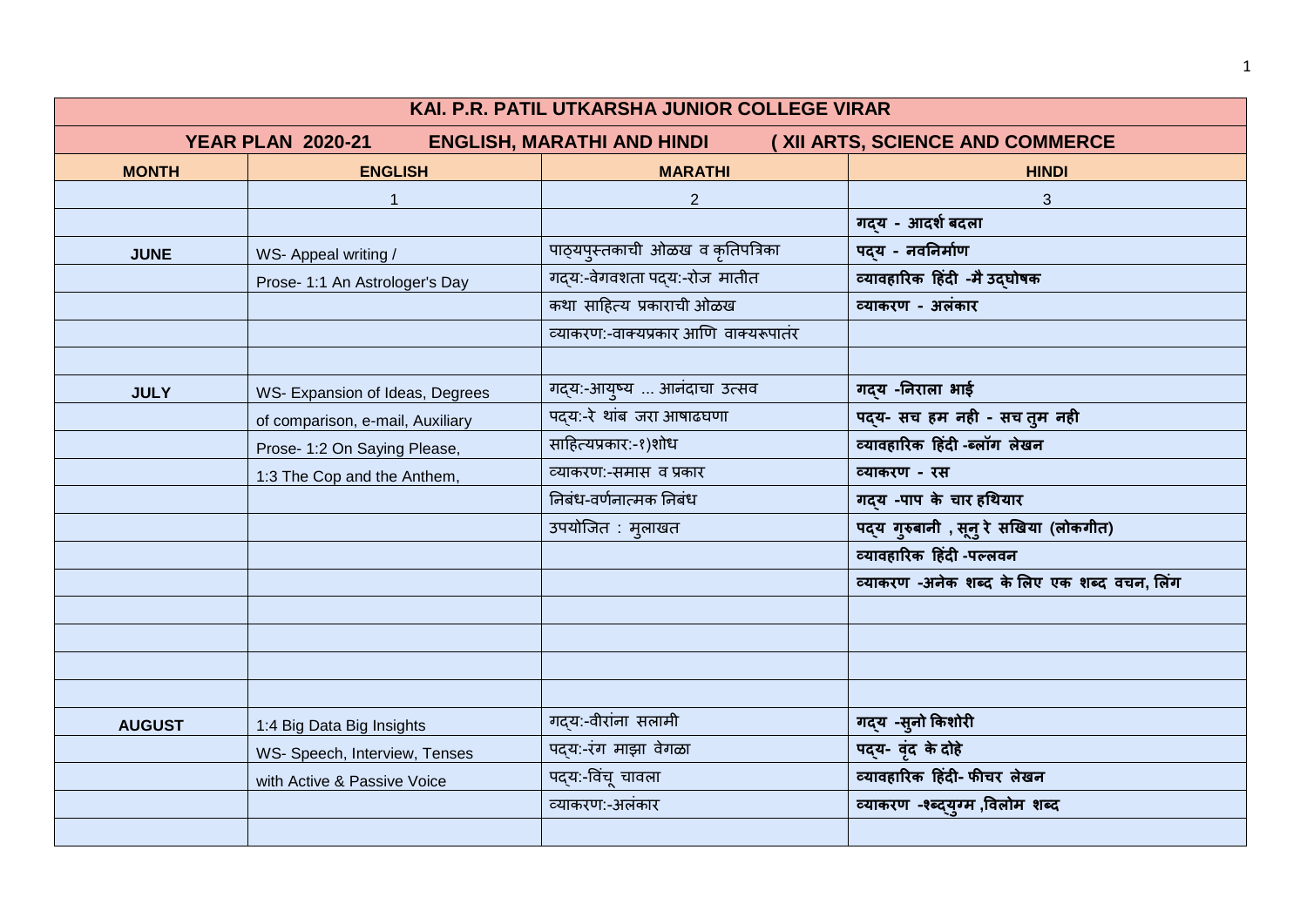| <b>MONTH</b>           | <b>ENGLISH</b>                     | <b>MARATHI</b>            | <b>HINDI</b>                                  |
|------------------------|------------------------------------|---------------------------|-----------------------------------------------|
|                        |                                    | निबंध:-कल्पनात्मक         |                                               |
|                        |                                    | उपयोजित:-माहितीपत्रक      | गदय -ओझोन विघटन का संकट                       |
|                        |                                    |                           | पद्य -पेड होने का अर्थ,कजरी                   |
|                        |                                    |                           | व्यावहारिक हिंदी -प्रकाश उत्पन्न करनेवाले जीव |
|                        |                                    |                           | व्याकरण - उपसर्ग, प्रत्यय                     |
| <b>FIRST UNIT TEST</b> |                                    | FIRST UNIT TEST           |                                               |
|                        | Prose- 1:5 The New Dress, 1:6      | गद्य:-९ ते २              |                                               |
|                        | Into The Wild /poetry- 2:1, 2:2    | पद्य:-१ ते २              | गद्य -ओझोन विघटन का संकट                      |
|                        | WS- Report Writing, Figures of     | माहितीपत्रक               |                                               |
|                        | Speech, Articles / Prose- 1:7      | व्याकरण                   |                                               |
|                        | Why weTravel, 1:8 Voyaging         |                           |                                               |
| <b>SEPT</b>            | Towards Excellence / Poetry- 2:3   | गद्य:-रेशीमबंध            |                                               |
|                        | The Inchcape Rock.                 | पद्य:-समुद्र कोंडून पडलाय | पद्य -पेड होने का अर्थ,कजरी                   |
|                        |                                    | साहित्यप्रकार:-गढी        | व्यावहारिक हिंदी -प्रकाश उत्पन्न करनेवाले जीव |
|                        |                                    | व्याकरण:-पारिभाषिक शब्द   | व्याकरण - उपसर्ग, प्रत्यय                     |
|                        |                                    | निबंध:-आत्मवृत्त          |                                               |
|                        |                                    | उपयोजित:-माहितीपत्रक      |                                               |
|                        |                                    |                           |                                               |
|                        |                                    |                           |                                               |
|                        |                                    |                           |                                               |
| <b>October</b>         | WS- Group Discussions, Preposi-    | गद्य:-दंतकथा              |                                               |
|                        | tions, View-Counter View / Poetry- | पदय:-आरशातील स्त्री       |                                               |
|                        | Have You Earned Your Tomorrow,     | व्याकरण:-सराव             |                                               |
|                        |                                    | उपयोजित:-अहवाल            |                                               |
|                        |                                    | निबंध:-चिंतनात्मक         |                                               |
| <b>FIRST TERM EXAM</b> |                                    |                           |                                               |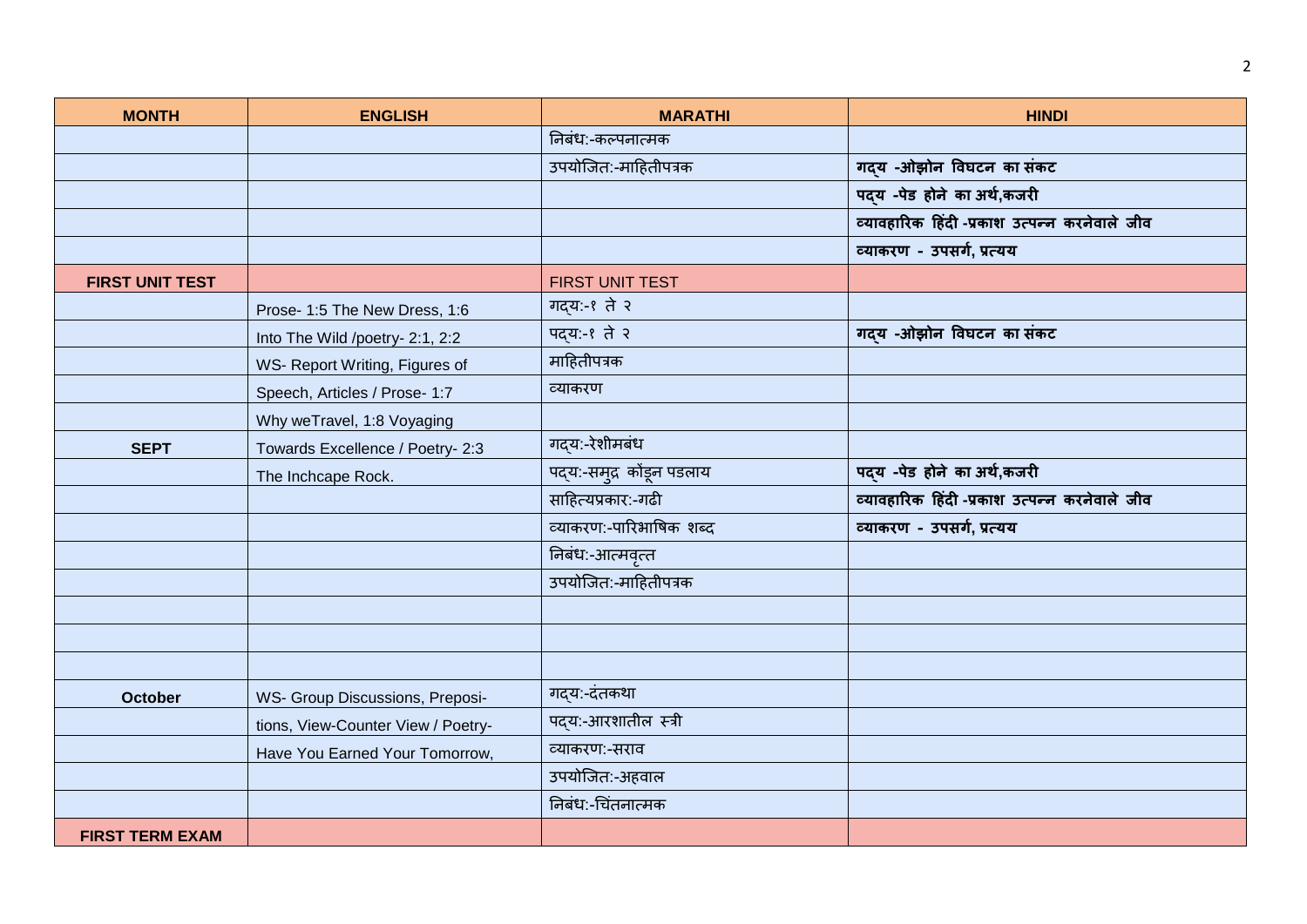| <b>MONTH</b>            | <b>ENGLISH</b>                    | <b>MARATHI</b>                      | <b>HINDI</b>                              |
|-------------------------|-----------------------------------|-------------------------------------|-------------------------------------------|
| <b>NOV</b>              | 2:5 Father Returning Home         | प्रथम सत्र परिक्षा व उजळणी          | गद्य - कोखजाया                            |
|                         | WS- Note Making, Statement of     |                                     | पद्य- चूनिंदा शेर                         |
|                         | Purpose, Clauses / Poetry- 2:6    |                                     | व्यावहारिक हिंदी-कान्प्रिया १ (वि.अध्ययन) |
|                         | Money, 2:7 She Walks in Beauty    |                                     | व्याकरण वाक्य परिवर्तन                    |
|                         | Novel- 4:1 History of Novel       |                                     |                                           |
|                         |                                   |                                     |                                           |
|                         |                                   |                                     |                                           |
|                         |                                   |                                     |                                           |
|                         |                                   |                                     |                                           |
| <b>DEC</b>              | WS- Drafting Virtual Message,     | गद्य:-रंगरेषा व्यंगरेषा             | विशेष अध्ययन - कानुप्रिया २               |
|                         | Flyer, Mind Mapping / Poetry- 2:8 | उपयोजित:-वृत्तलेख                   | व्याकरण -पारिभाषिक शब्दावली               |
|                         | Small Towns and Rivers / Novel-   | कृतिपत्रिका सराव                    |                                           |
|                         | To Sir, with Love                 |                                     |                                           |
|                         |                                   |                                     |                                           |
|                         |                                   |                                     |                                           |
| <b>JAN</b>              | WS- Summary Writing, Types of     | पूर्व परिक्षा व सराव                | पूर्व परिक्षा अभ्यास                      |
|                         |                                   |                                     |                                           |
|                         |                                   |                                     |                                           |
| <b>PRELIMINARY EXAM</b> |                                   |                                     |                                           |
|                         |                                   |                                     |                                           |
|                         |                                   |                                     |                                           |
| <b>FEB</b>              |                                   | प्रात्यक्षिक परीक्षा, बोर्ड परिक्षा |                                           |
| <b>BOARD ORAL/PRO.</b>  |                                   |                                     |                                           |
|                         |                                   |                                     |                                           |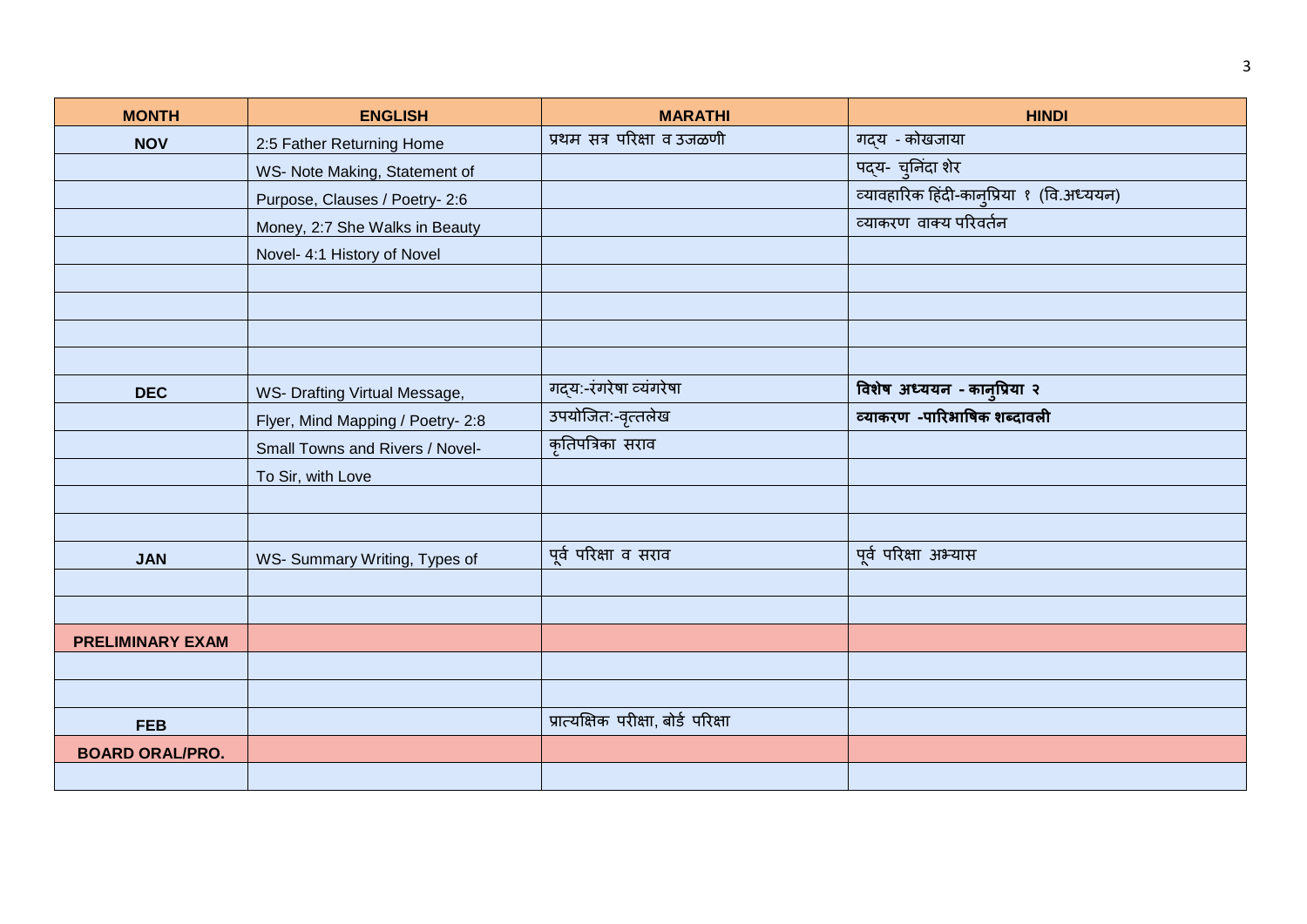| KAI. P.R. PATIL UTKARSHA JUNIOR COLLEGE VIRAR |                                                 |                                           |                                                       |
|-----------------------------------------------|-------------------------------------------------|-------------------------------------------|-------------------------------------------------------|
|                                               | XII ARTS YEAR PLAN 2020-21                      | <b>ECONOMICS AND POITICAL SCIENCE</b>     |                                                       |
| <b>MONTH</b>                                  | अर्थशास्त्र                                     | <b>Economics (English medium)</b>         | <b>POL.SCIENCE</b>                                    |
|                                               | 4                                               | 5                                         | $6\phantom{1}$                                        |
|                                               | १-सूक्ष्म व स्थूल अर्थशास्त्राचा परिचय-         | 1- Introduction to Micro Economics        |                                                       |
| <b>JUNE</b>                                   | सूक्ष्म व स्थूल अर्थशास्त्राचा अर्थ, व्याख्या , | & Macro Economics                         | Chapter 1:-The World since 1991:-Devel-               |
|                                               | ऐतिहासिक वाटचाल,व्याप्ती,वैशिष्ट्ये,            | Introduction, meaning, Historical review, | ments in post -cold war era.                          |
|                                               | महत्त्व                                         | scope, Features & Importance              |                                                       |
|                                               | स्वाध्याय-१                                     | Assignment-1                              |                                                       |
|                                               |                                                 |                                           |                                                       |
| <b>JULY</b>                                   | २-उपयोगिता विश्लेषण-                            | <b>2-Utility Analysis</b>                 | Chapter 1:-The World since 1991:-                     |
|                                               | प्रस्तावना, वैशिष्ट्ये, प्रकार,संकल्पना,        | Introduction, concept of utility,         | Humanitarian Issues, terrorism, multipo-              |
|                                               | सिद्धांत,अपवाद,महत्त्व,संबंध                    | Law of Diminishing Marginal Utility       | larity and regionalism.                               |
|                                               |                                                 | Exception, Criticism, Significance        |                                                       |
|                                               | ३- मागणी विश्लेषण-                              | of Law, relationship between Marginal     | Chapter 2 :globalisation:- Meaning, to                |
|                                               | संकल्पना,व्याख्या,मागणीपत्रक,प्रकार             | utility & Price                           | understand and analyse economic changes.              |
|                                               | निर्धारित घटक, मागणीचा नियम,अपवाद,              | 3-Demand Anyalysis- Introduction,         |                                                       |
|                                               | विचलन, बदल                                      | meaning, schedule, Types, Determinants    |                                                       |
|                                               | स्वाध्याय-2,3                                   | of Demand, law of demand, exception       |                                                       |
|                                               |                                                 | variations &changes in demand             |                                                       |
|                                               |                                                 | Revision Test- 2,3                        |                                                       |
|                                               |                                                 |                                           |                                                       |
| <b>AUGUST</b>                                 | ३-ब-मागणीची लवचिकता                             | 3-B-Elasticity of Demand                  | <b>Chapter 2:- Globalisation :- To understand and</b> |
|                                               | संकल्पना, प्रकार, किमतलवंचिकता-                 | Introduction, concept, Definition         | analyse politics, science and technology and          |
|                                               | प्रकार, मोजमापाच्या पद्धती,                     | Types of Elasticity of Demand             | society and culture                                   |
|                                               | निर्धारित घटक, महत्त्व                          | Types of price Elasticity of demand       |                                                       |
|                                               |                                                 | methods of measuring, influencing         | <b>Chapter 3:-Humanitarian Issues:-Environ</b>        |
|                                               |                                                 | factors, Importance of elasticity of      | ment, poverty, gender issues, Analyzation             |
|                                               |                                                 | Demand                                    |                                                       |

4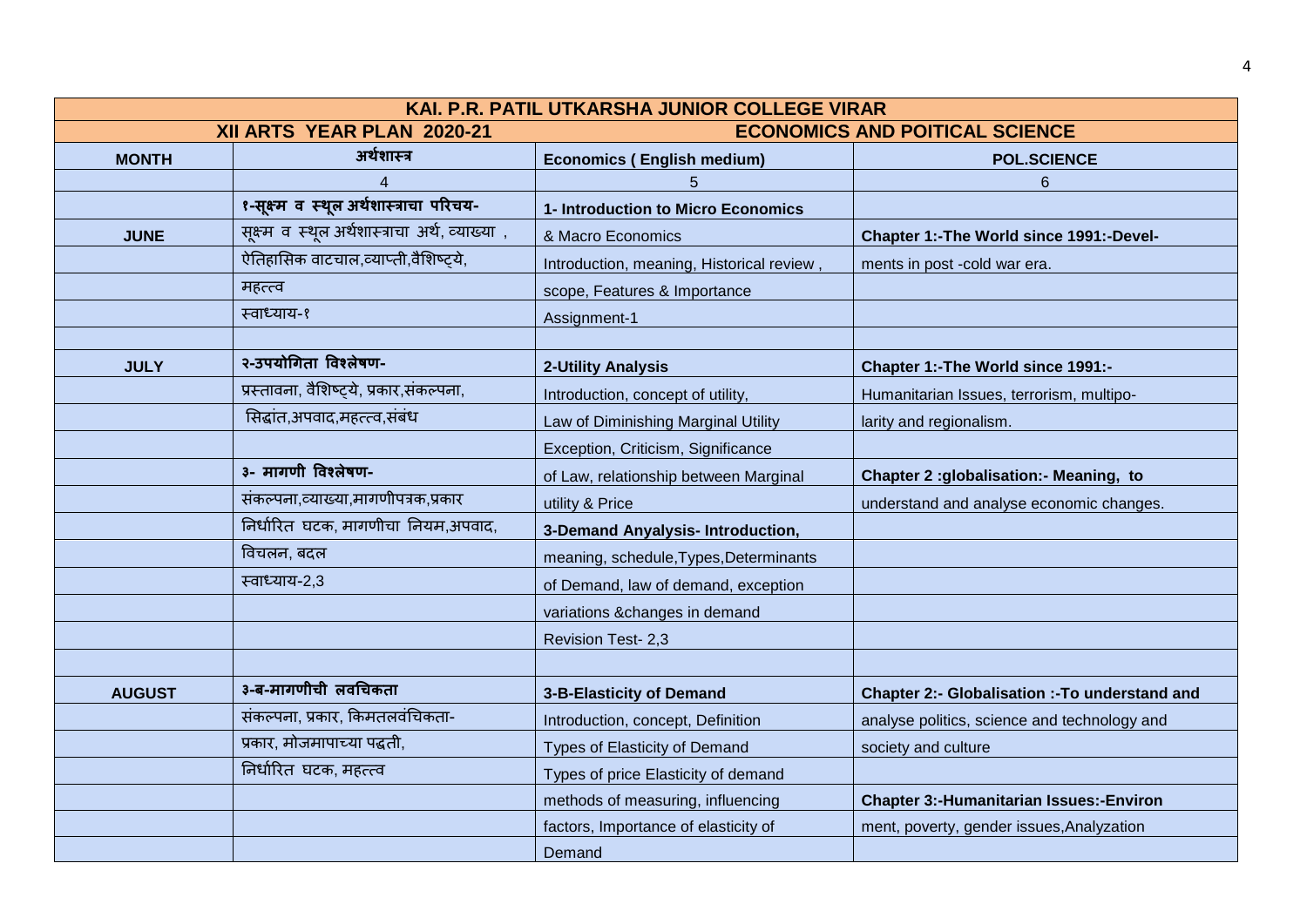| <b>MONTH</b>           | अर्थशास्त्र                                    | <b>Economics (English medium)</b>     | <b>POL.SCIENCE</b>                             |
|------------------------|------------------------------------------------|---------------------------------------|------------------------------------------------|
|                        |                                                |                                       |                                                |
|                        |                                                | concept, Defination                   |                                                |
| <b>FIRST UNIT TEST</b> |                                                |                                       | <b>FIRST UNIT EXAM</b>                         |
|                        | खर्च व प्राप्ती संकल्पना                       | supply schedule, Determinants,        | ChaptIIII3:-Humanitarian Issues:- To           |
|                        |                                                | Law if supply, Exceptions, variations | develop the ability to analyse these           |
|                        |                                                | changes in supply                     | contemporary issues in Indian context.         |
|                        |                                                | Concepts of cost & revenue            |                                                |
|                        |                                                |                                       |                                                |
| <b>SEPT</b>            | ५प्रस्तावना-बाजाराचे प्रकार-,व्याख्या,         | 5- Farms of Market- Introduction      | <b>Chapter 4:-National Integration:-Values</b> |
|                        | वर्गीकरण, पूर्ण स्पर्धा-अर्थ, वैशिष्ट्ये,      | Definition, Classification,           | of national identity and integration.          |
|                        | किमतनिश्चिती, अपूर्णस्पर्धा प्रकार- अर्थ,      | perfect & Imperfect competition-      | Understand the various challenges to peace,    |
|                        | वैशिष्ट्ये                                     | types & Features                      | Istability, and national integration faced by  |
|                        |                                                |                                       | India.                                         |
|                        | ६- निर्देशांक- प्रस्तावना, वैशिष्ट्ये,         | 6- Index Numbers- Introduction        |                                                |
|                        | प्रकार, महत्त्व,रचना पध्दती मर्यादा            | Definitions, Features, Types,         |                                                |
|                        | स्वाध्याय-६                                    | construction & Methods, Limitations   |                                                |
|                        |                                                |                                       |                                                |
| <b>October</b>         | ७- राष्ट्रीय उत्पन्न- अर्थ,व्याख्या,वैशिष्ट्ये | 7- National Income- Meaning,          | <b>Capter 5:-Good Governance:- Rethinkin:-</b> |
|                        | चक्रीय प्रवाह, विविध संकल्पना, मापनाच्या       | Definitions, Features, Circular Flow, | King in public administration (traditional)    |
|                        | पध्दती, अडचणी, महत्त्व                         | Different concepts, Methods of        |                                                |
|                        |                                                | measurements & Difficulties,          |                                                |
|                        |                                                | Importance                            |                                                |
| <b>FIRST TERM EXAM</b> |                                                |                                       | <b>FIRST TERM EXAM</b>                         |
|                        |                                                |                                       |                                                |
| <b>NOV</b>             | ८-भारतातील सार्वजनिक वित्तव्यवहार -            | 8- Public Finance in India            | <b>Chapter 5:-Good Governance:-Various</b>     |
|                        | प्रस्तावना,अर्थ, व्याख्या,घटक,                 | Introduction, Definitions, Structure  | dimensions of good governance in India.        |
|                        | अंदाजपत्रक प्रकार व महत्त्व                    | Types of budget                       |                                                |
|                        | ९भारतातील नाणेबाजार आणि भांडवल -               | 9- Money Market and Capital           |                                                |
|                        | बाजार अर्थ -,संकल्पना, संरचना                  | Market in India - Introduction,       |                                                |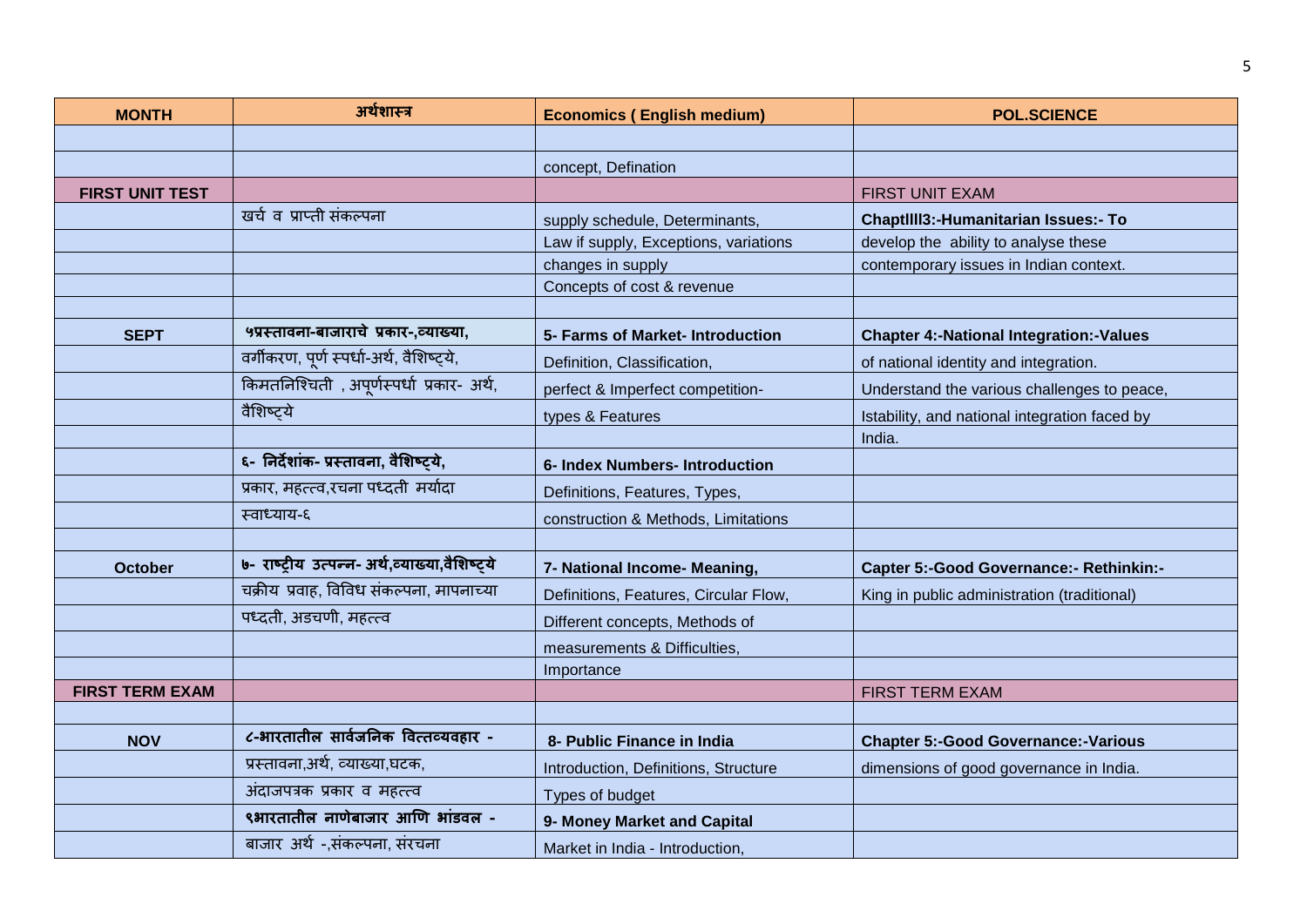| <b>MONTH</b>            | अर्थशास्त्र                                | <b>Economics (English medium)</b>    | <b>POL.SCIENCE</b>                     |
|-------------------------|--------------------------------------------|--------------------------------------|----------------------------------------|
|                         | नाणेबाजारसंघटित क्षेत्र -, असंघटित क्षेत्र | meaning, structure & Role,           |                                        |
|                         | संघटित क्षेत्र, असंघटित क्षेत्र            | problems & Reforms                   |                                        |
|                         | भूमिका, समस्या, सुधारणा                    |                                      |                                        |
|                         |                                            |                                      |                                        |
|                         |                                            |                                      |                                        |
| <b>DEC</b>              | १०- भारताचा विदेशी व्यापार                 | 10- Foreign Trade of India           |                                        |
|                         | अर्थ, प्रकार, भूमिका,रचना व दिशा, कल       | Meaning, Types, Role, Composition    | Chapter 6:- India and the World:-      |
|                         | व्यवहारतोल                                 | & Direction, recent trends in export | Evolution of Indian foreign policy.    |
|                         |                                            | & Imports                            | Develop the ability to analyse India's |
|                         |                                            |                                      | relation with various countries.       |
|                         |                                            |                                      |                                        |
| <b>JAN</b>              | सराव                                       | <b>Revision</b>                      | <b>Revision</b>                        |
|                         |                                            |                                      |                                        |
|                         |                                            |                                      |                                        |
| <b>PRELIMINARY EXAM</b> | PRELIMINARY EXAM                           | PRELIMINARY EXAM                     | PRELIMINARY EXAM                       |
|                         |                                            |                                      |                                        |
|                         |                                            |                                      |                                        |
| <b>FEB</b>              |                                            |                                      |                                        |
| <b>BOARD ORAL/PRO.</b>  | <b>BOARD ORAL/PRO.</b>                     | <b>BOARD ORAL/PRO.</b>               | <b>BOARD ORAL/PRO.</b>                 |
|                         |                                            |                                      |                                        |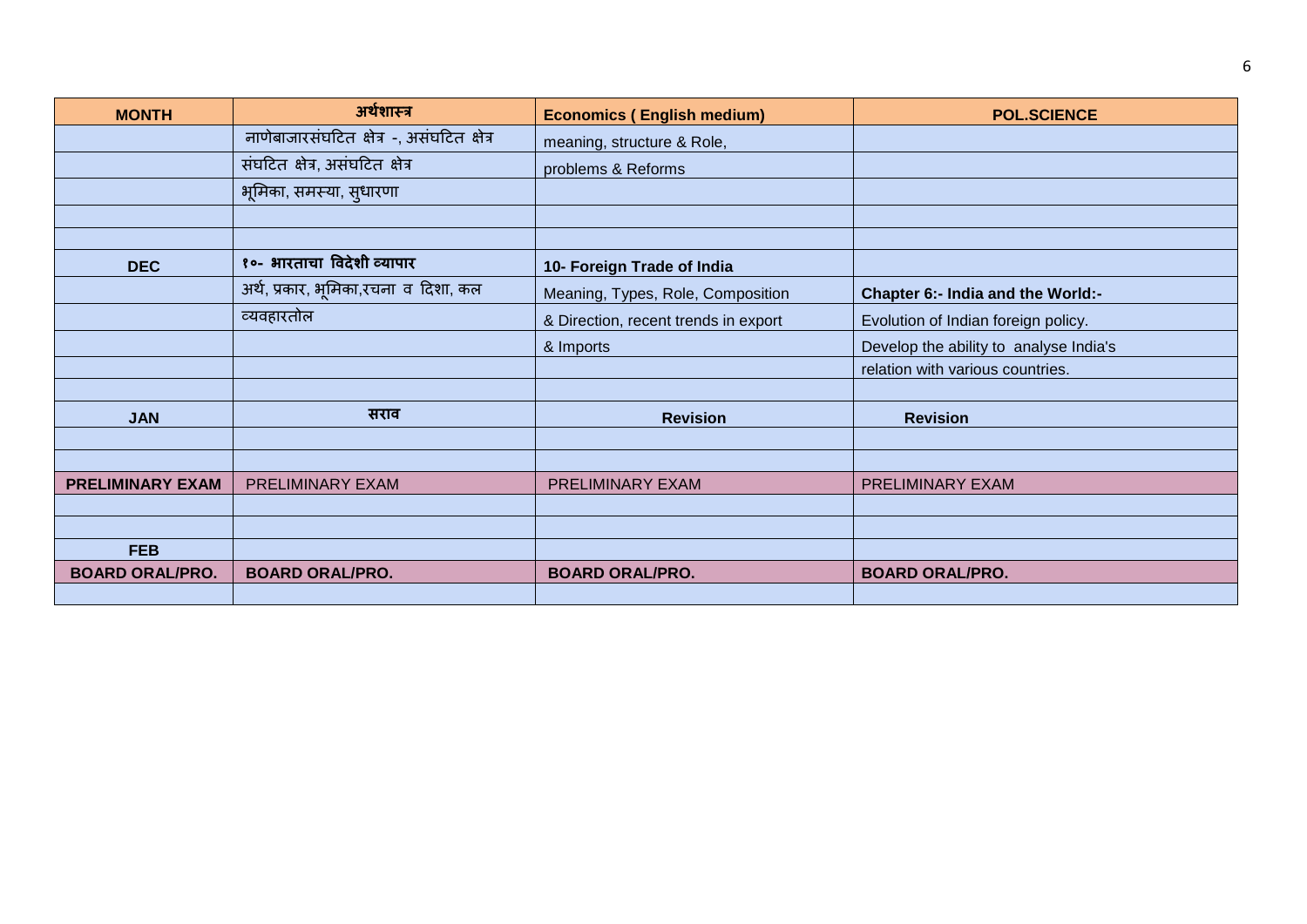| KAI. P.R. PATIL UTKARSHA JUNIOR COLLEGE VIRAR                       |                                                   |                                                   |  |
|---------------------------------------------------------------------|---------------------------------------------------|---------------------------------------------------|--|
| PSYCHOLOGY AND INFORMATION TECHNOLOGY<br>XII ARTS YEAR PLAN 2020-21 |                                                   |                                                   |  |
| <b>MONTH</b>                                                        | <b>PSYCHOLOGY</b>                                 | 1T                                                |  |
|                                                                     | 9                                                 | 10                                                |  |
|                                                                     |                                                   | <b>Revision - Web Designing - Basic Structure</b> |  |
| <b>JUNE</b>                                                         |                                                   | Web-text formating tag                            |  |
|                                                                     |                                                   | Table, List Item order tag                        |  |
|                                                                     |                                                   | list item Unorder tag                             |  |
|                                                                     |                                                   |                                                   |  |
|                                                                     |                                                   |                                                   |  |
| <b>JULY</b>                                                         | CHP- 1 Psychology: A Scientific Discipline        | <b>Advance Web Designing - Basic Form</b>         |  |
|                                                                     | Introduction, Key features, History of Psychology | Input Element Meta Tag                            |  |
|                                                                     | Research methods                                  | CSS Types, Internal CSS                           |  |
|                                                                     | Challenges in establishing psychology as science  | sCSS selector, positioning                        |  |
|                                                                     |                                                   | Nested and Multilevel List Item                   |  |
|                                                                     |                                                   | Audio-Video and Image Mapping                     |  |
|                                                                     |                                                   | <b>Web Hosting</b>                                |  |
|                                                                     |                                                   |                                                   |  |
|                                                                     |                                                   |                                                   |  |
|                                                                     |                                                   |                                                   |  |
|                                                                     |                                                   |                                                   |  |
|                                                                     |                                                   |                                                   |  |
| <b>AUGUST</b>                                                       | CHP 2- Intelligence                               | Nested and Multilevel List Item                   |  |
|                                                                     | Introduction, Perspective, Measurements           | Audio-Video and Image Mapping                     |  |
|                                                                     | Types, Application, New trends                    | <b>Web Hosting</b>                                |  |
|                                                                     | CHP-3 Personality                                 |                                                   |  |
|                                                                     | Introduction, Definition                          |                                                   |  |
|                                                                     |                                                   |                                                   |  |
|                                                                     |                                                   |                                                   |  |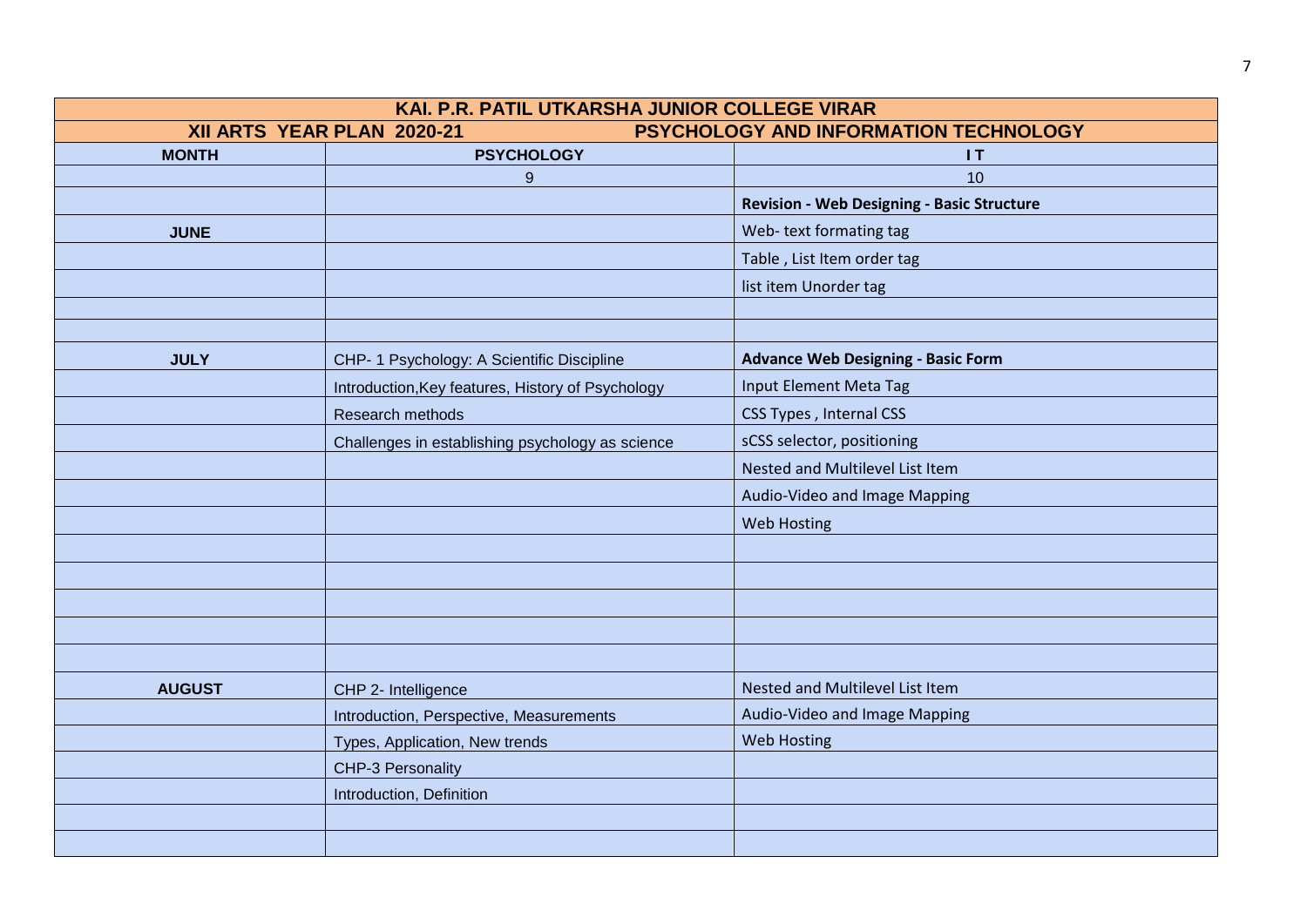| <b>MONTH</b>           | <b>PSYCHOLOGY</b>                          | 1T                                                     |
|------------------------|--------------------------------------------|--------------------------------------------------------|
|                        |                                            |                                                        |
| <b>FIRST UNIT TEST</b> |                                            |                                                        |
|                        |                                            |                                                        |
|                        |                                            |                                                        |
|                        |                                            |                                                        |
|                        |                                            |                                                        |
| <b>SEPT</b>            |                                            | <b>E-Commerce &amp; E-Governance-concept</b>           |
|                        | CHP-3 Personality                          |                                                        |
|                        | Factors, Perspective, Measurements         | type of E-commerce,                                    |
|                        | CHP-4 - Cognitive Processes                | Trade cycle, Payment Mode                              |
|                        | Introduction, Attention, Perception        | Forms Of E-commerce, EDI                               |
|                        | Thinking, Learning                         |                                                        |
|                        |                                            |                                                        |
|                        |                                            |                                                        |
|                        |                                            |                                                        |
| <b>October</b>         | CHP-5 - Emotions                           | E-Governance -concept, types, security Measures        |
|                        | Introduction, History, Basic Emotions,     | <b>Digital Marketing Meaning, Channel</b>              |
|                        | Physiological changes, Emotional wellbeing | SEO-categories, strategies, Keyword                    |
|                        | CHP-6-Psychological Disorders              | SEO- working, Google Analytics                         |
|                        |                                            |                                                        |
| <b>FIRST TERM EXAM</b> |                                            |                                                        |
|                        |                                            |                                                        |
| <b>NOV</b>             | CHP-7 First aid in Mental Health           | Audio & Video Editing-Application & Recording of Audio |
|                        | Introduction, Need of first-aid in M.H     | Editing Audio and effect.                              |
|                        | ALGEE model- action plan                   | Video Editing types, Principles                        |
|                        | Certain behavior issues                    | Slide show of pictures                                 |
|                        |                                            |                                                        |
|                        | CHP-8- Positive Psychology                 |                                                        |
|                        | Introduction, Meaning                      |                                                        |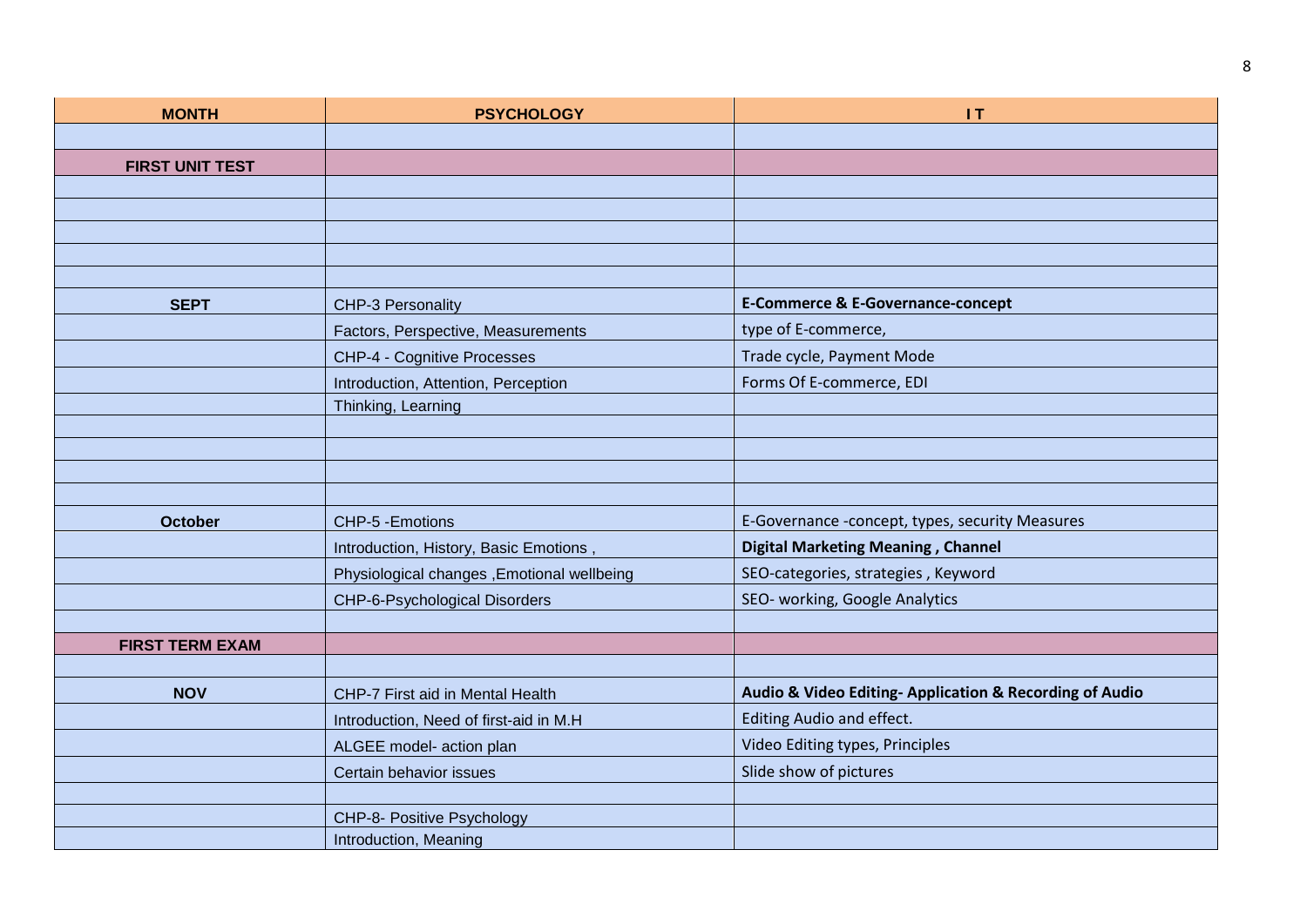| <b>MONTH</b>            | <b>PSYCHOLOGY</b>         | 1T                                                    |
|-------------------------|---------------------------|-------------------------------------------------------|
|                         | <b>Nature</b>             |                                                       |
|                         | Happiness                 |                                                       |
| <b>DEC</b>              | CHP-8-Positive Psychology | <b>Recent Technology - 3D printing</b>                |
|                         | Optimism                  | Augmented and Virtual Reality, fifth Generation       |
|                         | Empathy                   | <b>Open Street Map -Mapping Basic, Online Mapping</b> |
|                         | <b>Mindfulness</b>        | Android OSM editor, contributing to community         |
|                         | Resilience                |                                                       |
|                         |                           |                                                       |
| <b>JAN</b>              |                           |                                                       |
|                         |                           |                                                       |
|                         |                           |                                                       |
| <b>PRELIMINARY EXAM</b> |                           |                                                       |
|                         |                           |                                                       |
|                         |                           |                                                       |
| <b>FEB</b>              |                           |                                                       |
| <b>BOARD ORAL/PRO.</b>  |                           |                                                       |
|                         |                           |                                                       |
|                         |                           |                                                       |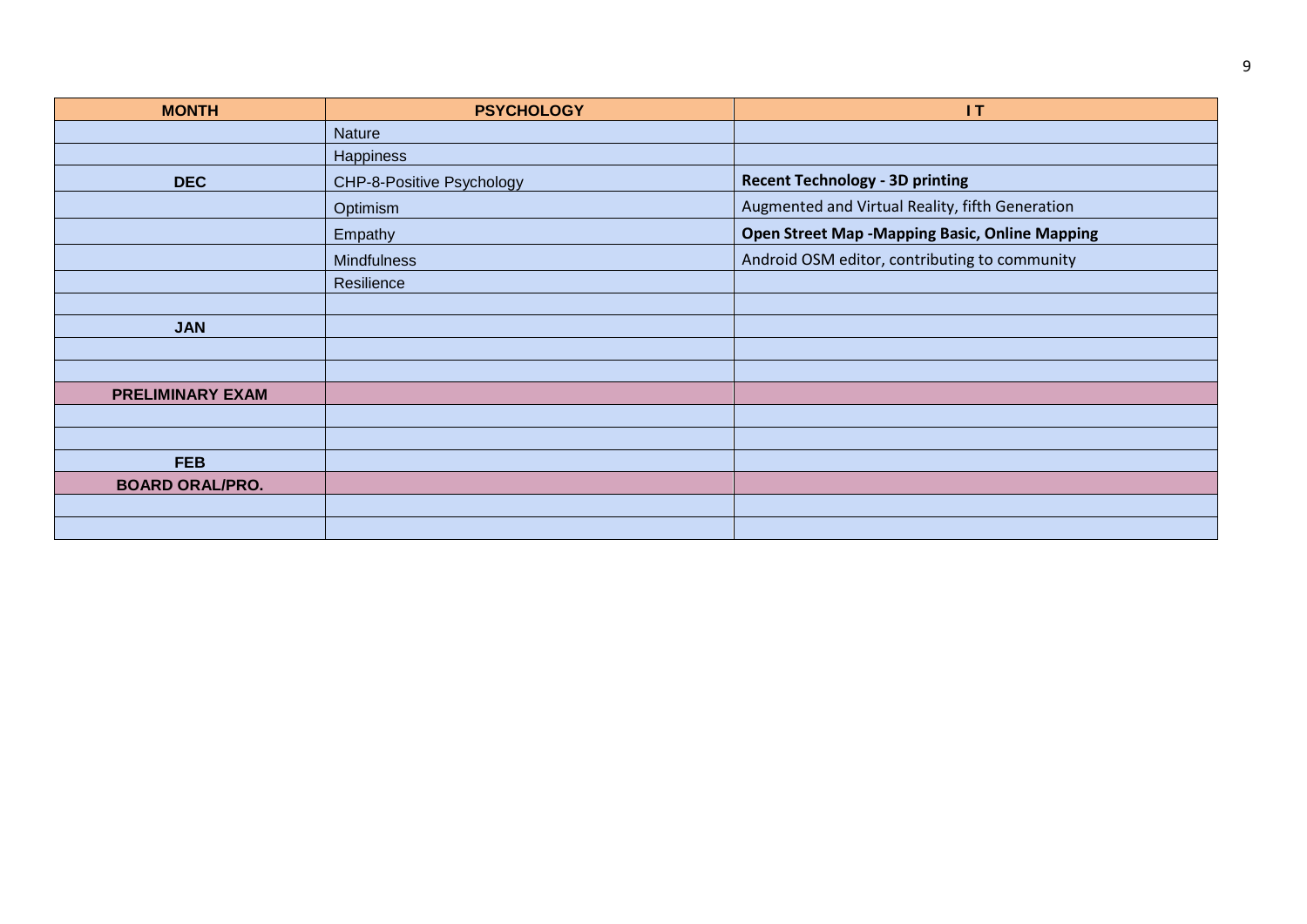| KAI. P.R. PATIL UTKARSHA JUNIOR COLLEGE VIRAR  |                                                  |                                      |  |
|------------------------------------------------|--------------------------------------------------|--------------------------------------|--|
| XII ARTS YEAR PLAN 2020-21<br><b>GEOGRAPHY</b> |                                                  |                                      |  |
| <b>MONTH</b>                                   | Geography                                        | भूगोल                                |  |
|                                                | $\overline{7}$                                   | 8                                    |  |
|                                                | <b>Chapter- 1 Population Part-1</b>              | प्रकरण 1 लोकसंख्या भाग 1             |  |
| <b>JUNE</b>                                    | Population Distribution, Population Density      | लोकसंख्या वितरण, लोकसंख्या घनता,     |  |
|                                                | Patterns of Population Distribution              | लोकसंख्या आकृतिबंध                   |  |
|                                                | Factors Affecting on Population Distribution     | लोकसंख्या विरणावर परिणाम करणारे घटक, |  |
|                                                | Population Growth and Explosion                  | लोकसंख्या वाढ आणि विफोट              |  |
|                                                |                                                  |                                      |  |
| <b>JULY</b>                                    | <b>Chapter-2 Population Part-2</b>               | प्रकरण 2 लोकसंख्या भाग 2             |  |
|                                                | Age structure,                                   | वयोरचना,                             |  |
|                                                | Sex composition                                  | लिंग गुणोत्तर                        |  |
|                                                | <b>Literacy and Education</b>                    | साक्षरता व शिक्षण                    |  |
|                                                | <b>Occupational Structure</b>                    | व्यावसायिक संरचना                    |  |
|                                                | Migration                                        | स्थलांतर                             |  |
|                                                |                                                  |                                      |  |
|                                                | <b>Chapter-3 Human settlement &amp; Land use</b> | प्रकरण 3 मानवी वस्ती व भूमी उपयोजन   |  |
|                                                | <b>Types of Settlement</b>                       | वस्तीचे प्रकार,                      |  |
|                                                | Land use pattern                                 | भूमी उपयोजन                          |  |
|                                                | Rural-Urban Fringe, Sub-Urbs                     | ग्रामीण व नागरी वस्ती, उपनगरे        |  |
|                                                |                                                  |                                      |  |
| <b>AUGUST</b>                                  | <b>Chapter-4 Primary Economic Activities</b>     | प्रकरण 4 प्राथमिक आर्थिक क्रिया      |  |
|                                                | <b>Primary Activities- Hunting</b>               | प्राथमिक व्यवसाय- शिकार,             |  |
|                                                | <b>Food and Fruit Gathering</b>                  | फळे व कंदमूळे जमा करणे               |  |
|                                                | Lumbering                                        | लाकूडतोड                             |  |
|                                                | Fishing                                          | मासेमारी                             |  |
|                                                | <b>Animal Husbandry</b>                          | पश्पालन                              |  |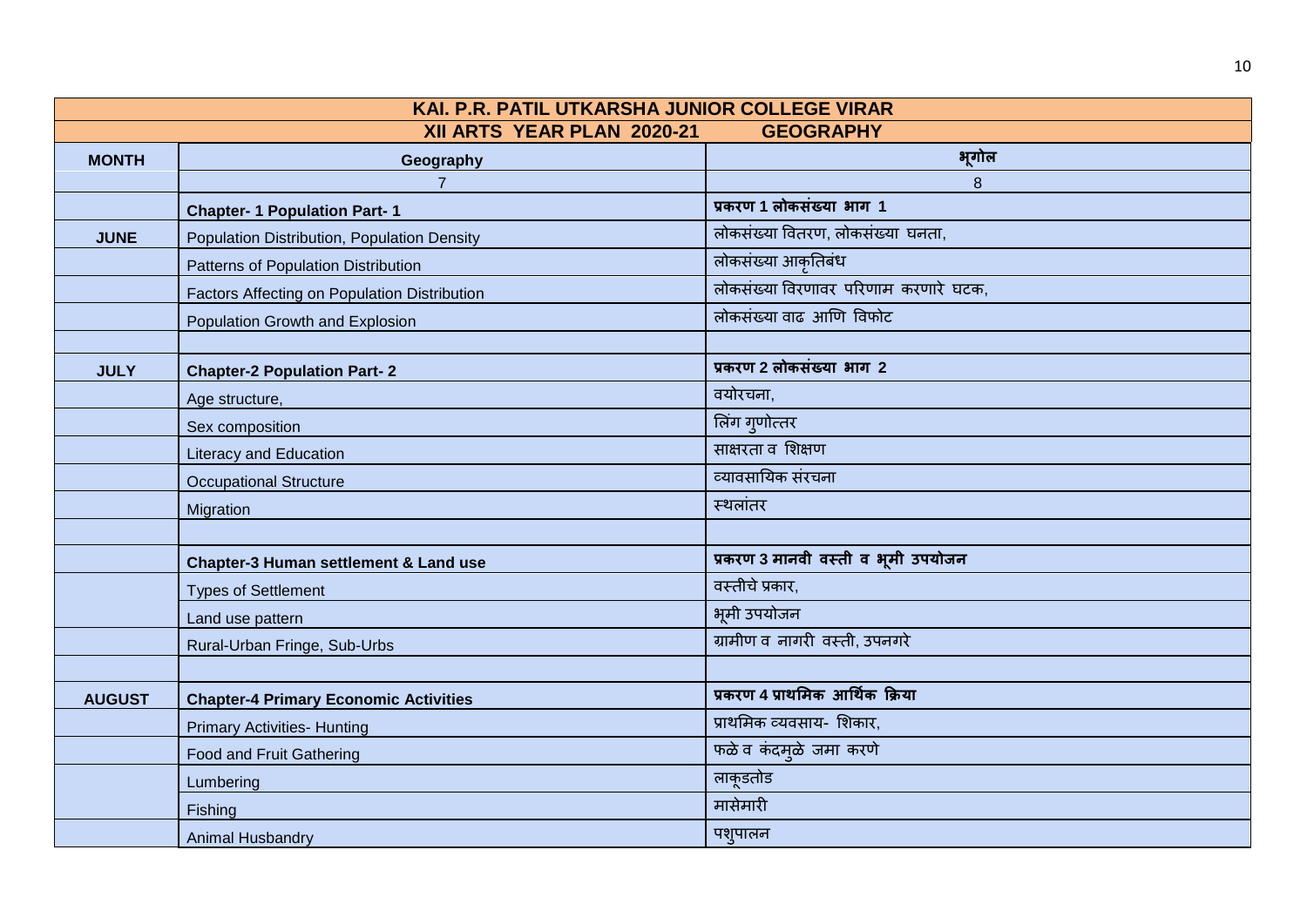| <b>MONTH</b>                     | Geography                                                | भूगोल                                           |
|----------------------------------|----------------------------------------------------------|-------------------------------------------------|
|                                  | Mining                                                   | खाणकाम                                          |
|                                  | Agriculture                                              | शेती                                            |
|                                  |                                                          |                                                 |
| <b>FIRST UNIT</b><br><b>TEST</b> |                                                          |                                                 |
|                                  | <b>Practical -1 Data Collection:</b>                     | प्रात्यक्षिक 1 सर्वेक्षणद्वारे माहिती गोळा करणे |
|                                  | Surveying through App                                    | अँपच्या सहाय्याने सर्वेक्षण करणे                |
|                                  | <b>Practical-2 Data Organization:</b>                    | प्रात्यक्षिक 2 विदा संघटन:                      |
|                                  | <b>Statistical Information</b>                           | सांख्यिकीय माहिती                               |
|                                  |                                                          |                                                 |
| <b>SEPT</b>                      | <b>Chapter-5 Secondary Economic Activities</b>           | प्रकरण 5 दवितीयक आर्थिक क्रिया                  |
|                                  | Industries- Factors affecting on location Industries     | उद्योगस्थानिकीकरणावर परिणाम करणारे घटक -        |
|                                  | Footloose Industries, Industrial Region                  | स्थानयुक्त उद्योग, औद्योगिक प्रदेश              |
|                                  | <b>Classification of Industries</b>                      | उद्योगधंद्यांचे वर्गीकरण                        |
|                                  |                                                          |                                                 |
|                                  | <b>Practical-3 Data Analysis: Measures of Dispersion</b> | प्रात्यक्षिक 3 विदा विश्लेषणअपस्करनाचे मापन:    |
|                                  |                                                          |                                                 |
|                                  | <b>Practical-4 Data Analysis: Rank Correlation</b>       | प्रात्यक्षिक 4 विदा विश्लेषणगुणानुक्रम सहसंबंश: |
|                                  |                                                          |                                                 |
| <b>October</b>                   | <b>Chapter-6 Tertiary Economic Activities</b>            | प्रकरण 6 तृतीयक आर्थिक क्रिया                   |
|                                  |                                                          |                                                 |

11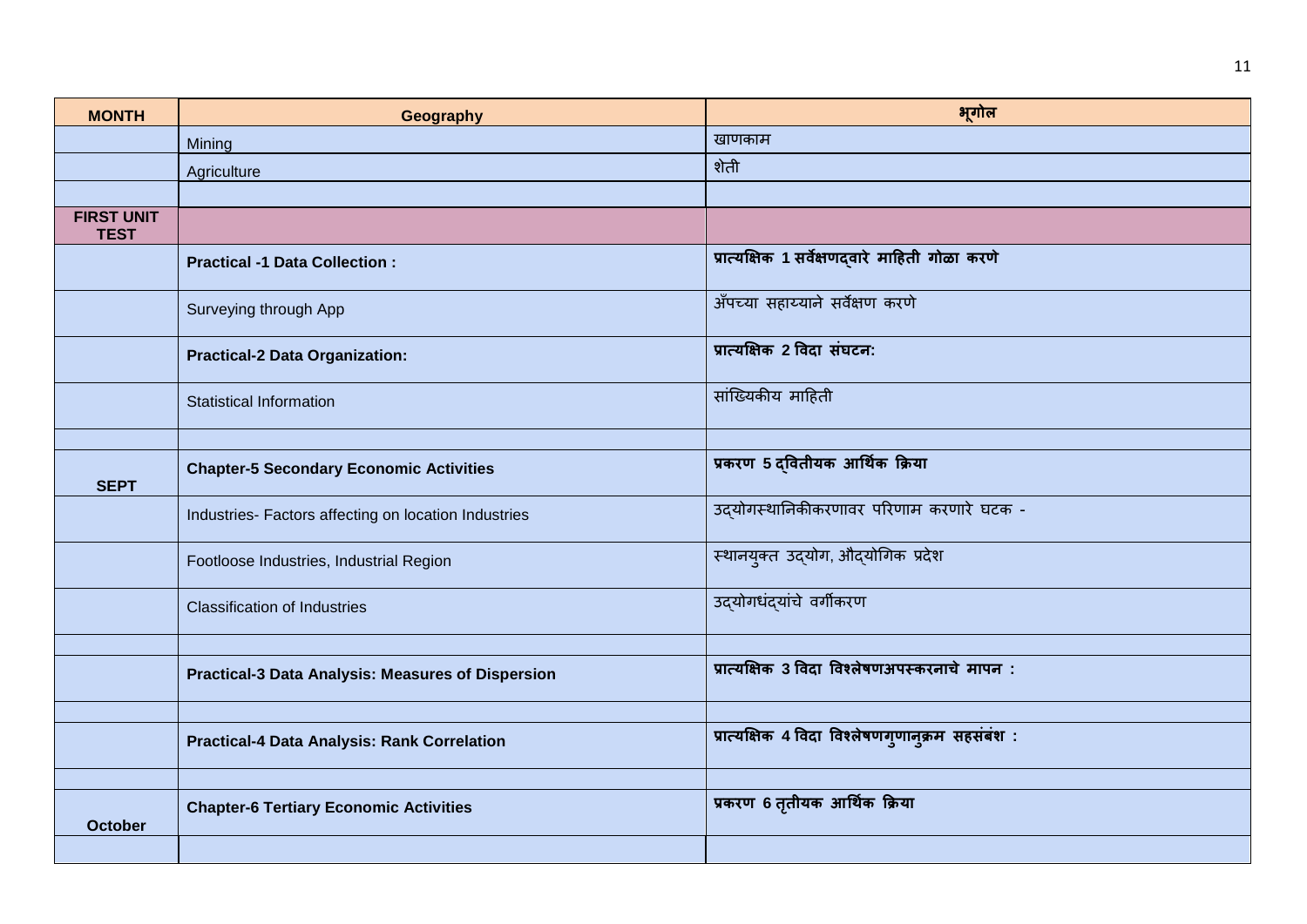| <b>MONTH</b>                     | Geography                                          | भगोल                                                     |
|----------------------------------|----------------------------------------------------|----------------------------------------------------------|
|                                  | Trade and Commerce, Transportation, Communication  | व्यापार व वाणिज्य, वाहतूक, संदेशवहन                      |
|                                  |                                                    |                                                          |
|                                  | <b>Practical-5 Data Representation:</b>            | प्रात्यक्षिक 5 विदा सादरीकरण:                            |
|                                  | <b>Divided Circles</b>                             | विभाजित वर्त्ळ काढणे                                     |
| <b>FIRST TERM</b><br><b>EXAM</b> |                                                    |                                                          |
|                                  |                                                    |                                                          |
| <b>NOV</b>                       | <b>Chapter-7 Region &amp; Regional Development</b> | प्रकरण 7 प्रदेश व प्रादेशिक विकास                        |
|                                  | Types of Region, Regional Development              | प्रदेशांचे प्रकार, प्रादेशिक विकास                       |
|                                  | Factors affecting on Regional Development          | प्रादेशिक विकासवर परिणाम करणारे घटक                      |
| <b>MONTH</b>                     | Geography                                          | भूगोल                                                    |
|                                  | Land use & Regional Development                    | भूमी उपयोजन व प्रादेशिक विकास, प्रादेशिक असंत् <i>लन</i> |
|                                  | <b>Practical-6 Data Representation:</b>            | प्रात्यक्षिक-6 विदा सादरीकरण:                            |
|                                  | Divided Bar Graph                                  | विभाजित आयत काढणे                                        |
|                                  | <b>Practical-7 Data Representation:</b>            | प्रात्यक्षिक 7 विदा सादरीकरण:                            |
|                                  | <b>Construction of Population Pyramid</b>          | लोकसंख्या मनोरा काढणे                                    |
|                                  |                                                    |                                                          |
| <b>DEC</b>                       | <b>Chapter-8 Geography- Nature &amp; Scope</b>     | प्रकरण 8 भूगोल: स्वरूप व व्याप्ती                        |
|                                  | Nature and Scope of Geography                      | भूगोलाचे स्वरूप, व्याप्ती                                |
|                                  | Latest Trends in Geography                         | भूगोलातील आधुनिक कल                                      |
|                                  | <b>Practical-8 Interpretation of Toposheet</b>     | प्रात्यक्षिक 8 स्थल निर्देशक नकाशाचे विश्लेषण            |
|                                  | <b>Practical-9 Interpretation of Toposheet</b>     | प्रात्यक्षिक 9- स्थल निर्देशक नकाशाचे विश्लेषण           |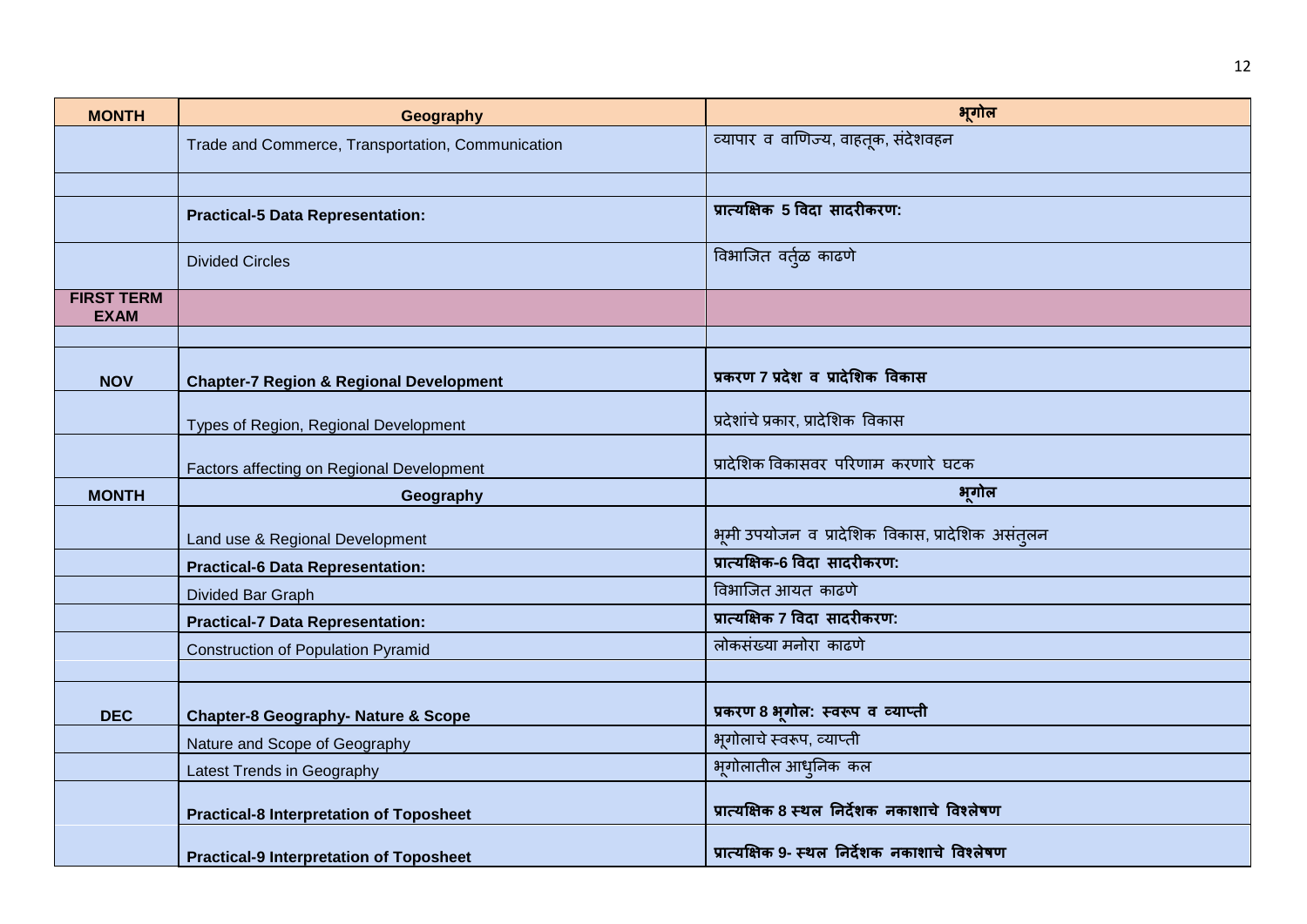| <b>MONTH</b>                      | Geography                                   | भूगोल                             |
|-----------------------------------|---------------------------------------------|-----------------------------------|
|                                   |                                             |                                   |
| <b>JAN</b>                        | <b>Revision and Preliminary Examination</b> | <sup>।</sup> सराव व पूर्व परीक्षा |
|                                   |                                             |                                   |
|                                   |                                             |                                   |
| <b>PRELIMINARY</b><br><b>EXAM</b> |                                             |                                   |
|                                   |                                             |                                   |
|                                   |                                             |                                   |
| <b>FEB</b>                        | <b>Geography Practical Examination</b>      | भूगोल प्रात्यक्षिक परीक्षा        |
| <b>BOARD</b><br><b>ORAL/PRO.</b>  |                                             |                                   |
|                                   |                                             |                                   |
|                                   |                                             |                                   |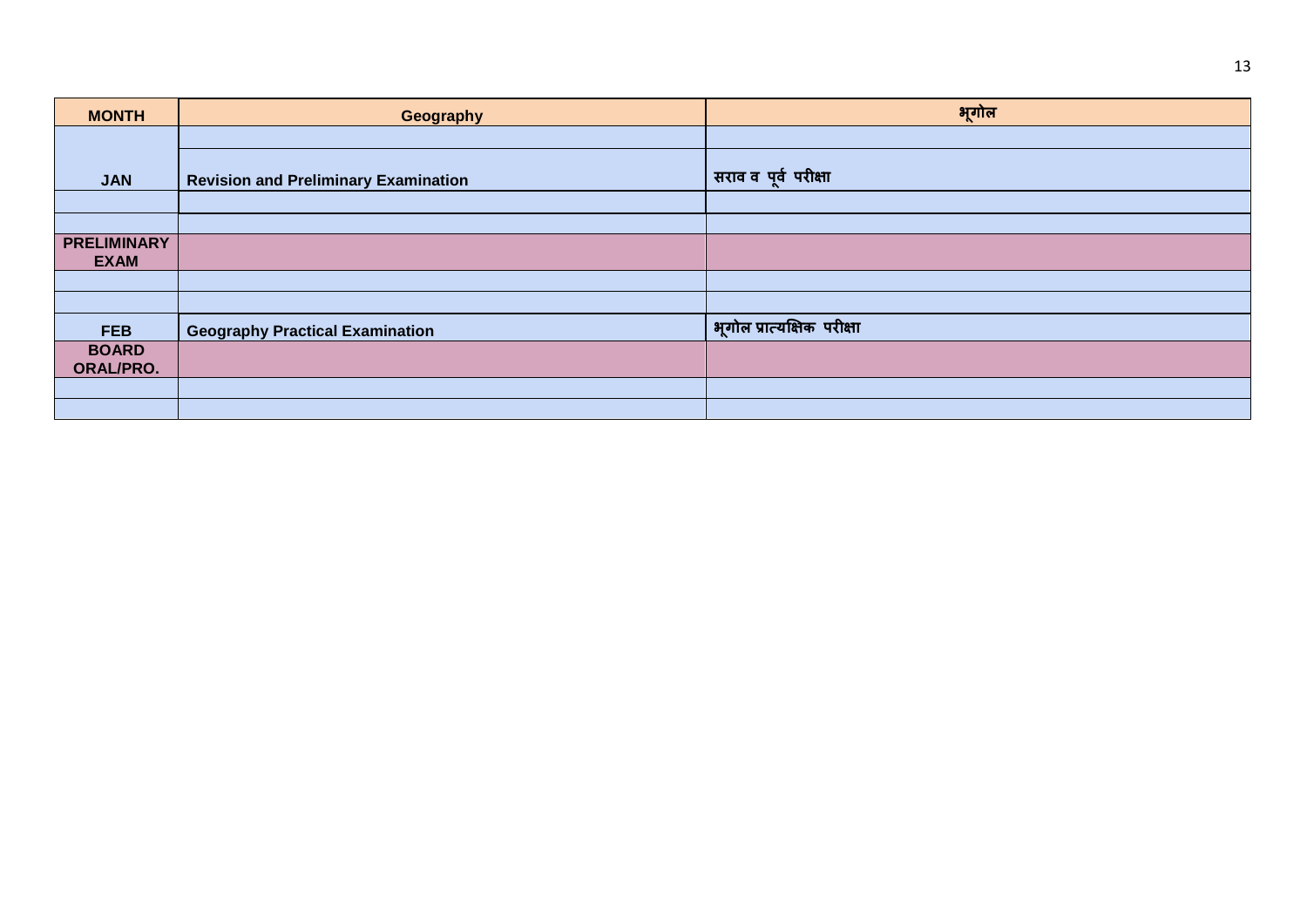| KAI. P.R. PATIL UTKARSHA JUNIOR COLLEGE VIRAR |                                                         |                                                      |  |  |
|-----------------------------------------------|---------------------------------------------------------|------------------------------------------------------|--|--|
| XII ARTS YEAR PLAN 2020-21<br><b>HISTORY</b>  |                                                         |                                                      |  |  |
| <b>MONTH</b>                                  | <b>HISTORY (MARATHI MED.)</b>                           | <b>HISTORY (ENGLISH MED.)</b>                        |  |  |
|                                               | १- य्रोपातील प्रबोधन आणि विज्ञानाचा विकास               | 1-Renaissance in Europe and Development of           |  |  |
| <b>JUNE</b>                                   | धर्म युद्धे , प्रबोधनाचा काळ, विज्ञानाचा विकास, भौगोलिक | science.                                             |  |  |
|                                               | शोध), औदयोगिक क्रांती, आर्थिक राष्ट्रवाद.               | European crusades and its consequences,              |  |  |
|                                               |                                                         | Renaissance period in Europe, Development of         |  |  |
|                                               |                                                         | science, scientific inventions in various fields,    |  |  |
|                                               |                                                         | Geographic discoveries & Explor.                     |  |  |
| <b>JULY</b>                                   | २- युरोपातील वसाहतवाद                                   | 2-European colonialism                               |  |  |
|                                               | अर्थ आणि स्वरूप, वसाहतवादाच्या उदयाची कारणे आणि         | colonialism: Meaning and nature , cause of rise      |  |  |
|                                               | परिणाम, युरोपीय वसाहतवाद- अमेरिका ,ऑस्ट्रेलिया ,        | consequences                                         |  |  |
|                                               | आशिया, आफ्रिका.                                         | America, Australia, Asia, Africa                     |  |  |
|                                               | ३- भारत आणि युरोपिय वसाहतवाद                            | 3- India and European colonialism                    |  |  |
|                                               | अ- पोर्तुगीज                                            | Portuguese                                           |  |  |
|                                               | ब- ब्रिटिश                                              | <b>British</b>                                       |  |  |
|                                               | क- डच                                                   | <b>Dutch</b>                                         |  |  |
|                                               | ਤ- फ्रेंच                                               | French                                               |  |  |
| <b>AUGUST</b>                                 | ४- वसाहतवाद आणि मराठे                                   | 4- Colonialism and the marathas                      |  |  |
|                                               | पोर्तुगीज-मराठे, डच- मराठे, इंग्रज-मराठ                 | Portuguese, Dutch, French, British, siddi, Afghans   |  |  |
|                                               | फ्रेंच- मराठे, सिददी- मराठे, अफगाण- मराठे               | and Maratha Empire.                                  |  |  |
|                                               | ५. सामाजिक व धार्मिक स्धारणा                            | 5- India: social and religious reform                |  |  |
|                                               | सामाजिक व धार्मिक सुधारणांची आवश्यकता, सुधारणा पर्व,    | call for social and religious reforms, Age of reform |  |  |
|                                               | समाज सुधारकांचे कार्य, संस्थानिकांचे कार्य              | religious reform movements, contribution of          |  |  |
|                                               |                                                         | social reformers, contribution of the rulers of      |  |  |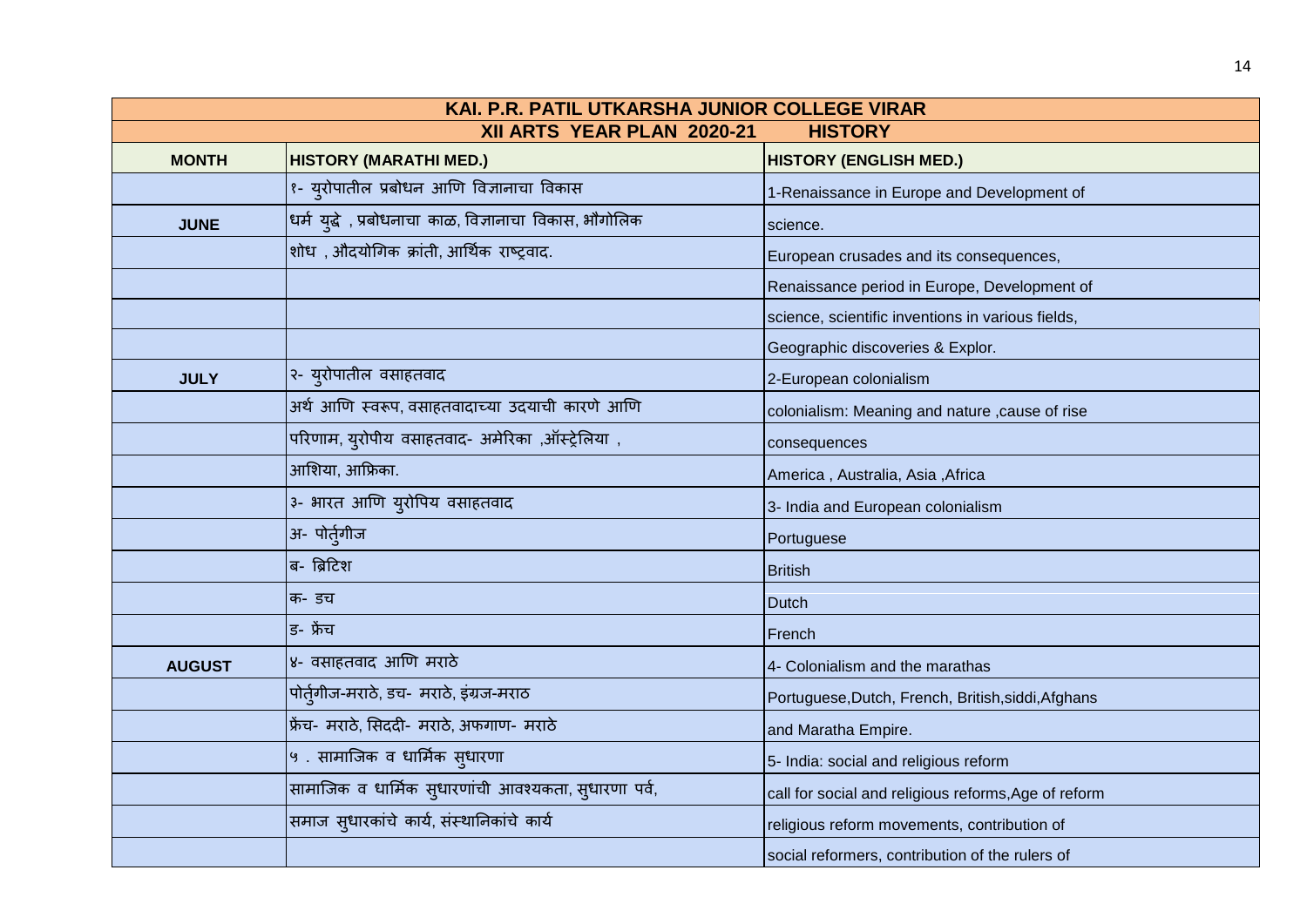| <b>MONTH</b>           | <b>HISTORY (MARATHI MED.)</b>                                    | <b>HISTORY (ENGLISH MED.)</b>                            |
|------------------------|------------------------------------------------------------------|----------------------------------------------------------|
| <b>FIRST UNIT TEST</b> |                                                                  |                                                          |
|                        | ६. वसाहतवादाविरुद्ध भारतीयांचा संघर्ष                            | 6- Indian struggle against colonialism                   |
|                        | १ ८५७ पूर्वीचे लढे, १ ८५७ चे स्वातंत्र्ययुद्ध,,                  | struggle before & freedom struggle of 1857               |
|                        | भारतीय राष्ट्रीय सभेच्या स्थापनेची पार्श्वभूमी, भारतीय राष्ट्रीय | Background of founding & founding of the Indian National |
|                        | सभैची स्थापना, मवाळ- जहाल विचारसरणी,                             | congress, 'Moderates'&'Extremists', Armed                |
|                        | सशस्त्र क्रांतिकारकांचे लढे, म. गांधीजींची चळवळ,                 | revolutionaries in India                                 |
| <b>SEPT</b>            | आझाद हिंद सेना, १९४२ भारत छोटो आंदोलन                            |                                                          |
|                        |                                                                  |                                                          |
|                        | ७. भारत: निर्वसाहतीकरण ते एकीकरण                                 | 7- Decolonisation to political integration of India      |
|                        | निर्वसाहतीकरण ते एकीकरण, दादरा व नगर- हवेली                      | Decolonisation to political Integration of india,        |
|                        | गोवा, पुदुच्चेरी                                                 | dadra and Nagar-haveli, Goa, Puducherry.                 |
|                        |                                                                  |                                                          |
|                        | ८. जागतिक महायुद्धे आणि भारत                                     | 8- World wars and India                                  |
|                        | पहिले महायुद्ध, दुसरे महायुद्ध, महायुद्धे आणि भारत- प.           | first and second world war, first and second             |
|                        | महायुद्ध व भारत, दु. महायुदध व भारत, युद्धाचे परिणाम             | world war in India, Impact of the world war on           |
| <b>October</b>         |                                                                  | India.                                                   |
|                        | ९. जग: निर्वसाहतीकरण                                             | 9- World : Decolonisation                                |
|                        | निर्वसाहतीकरण: आशिया                                             | Decolonisation: Asia                                     |
|                        | निर्वसाहतीकरण: आफ्रिका                                           | Decolonisation: Africa                                   |
|                        |                                                                  |                                                          |
| <b>FIRST TERM EXAM</b> |                                                                  |                                                          |
|                        |                                                                  |                                                          |
| <b>NOV</b>             | १०. शीतयुद्ध                                                     | 10- Cold war                                             |